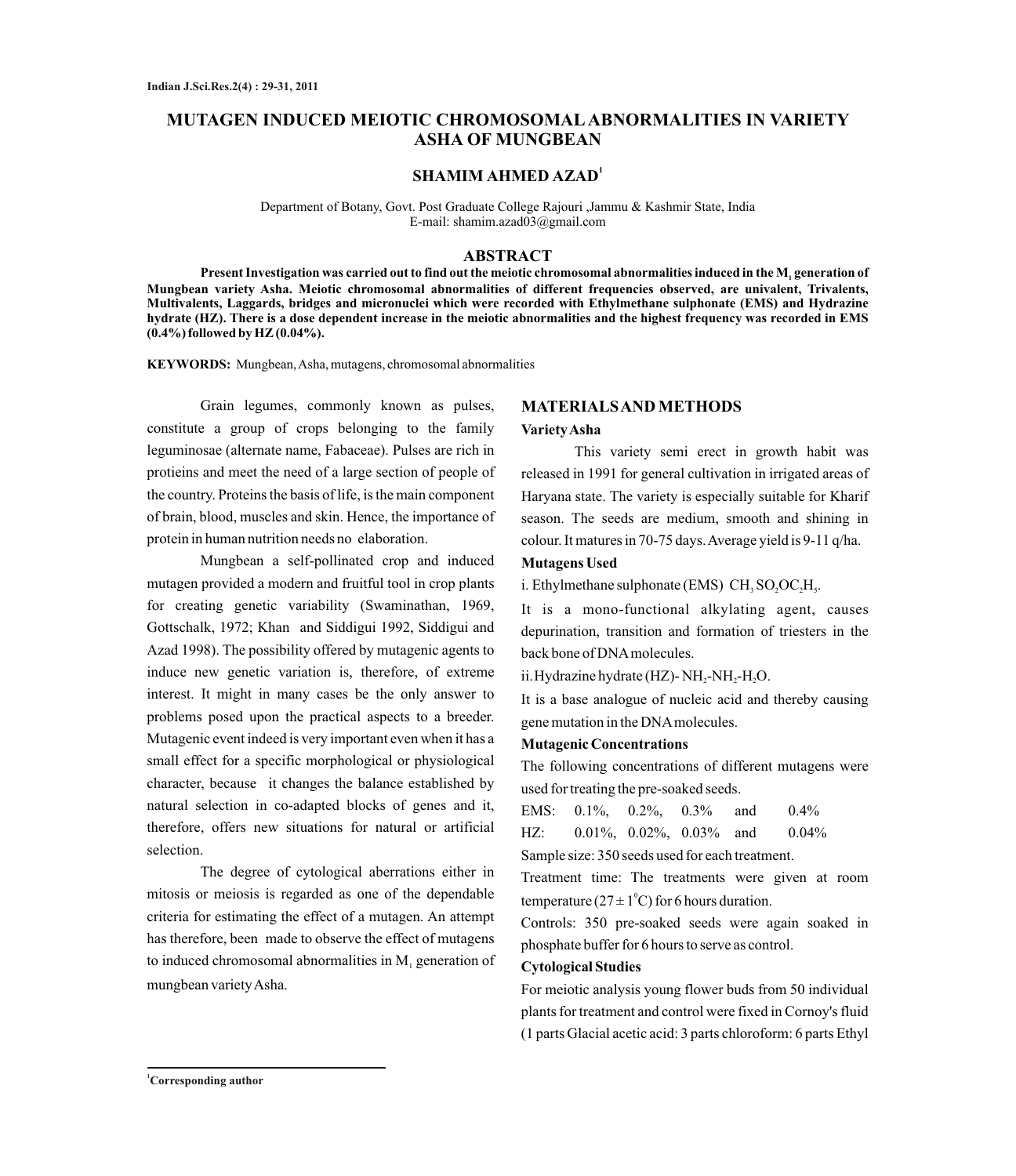alcohol) for at least 30 minutes. The fixed material was treated with saturated ferric acetate solution for 24 hours. The flowers buds were washed and then preserved in 70% alcohol. Anthers were smeared in 1% propiono-carmine and pollen mother cells (PMC'S) were examined for detecting stages of microsporogenesis.

# **OBSERVATIONS**

Different kinds of meiotic chromosomal abnormalities with different frequencies were observed in  $M_1$  generation of mungbean in different mutagenic treatments. The frequency of meiotic chromosomal abnormalities has been presented in table-1. While equal proportions of Trivalent, multivalent, bridges and micronuclei were recorded in the variety Asha. The Univalents and laggards were observed in high frequencies in all the mutagenic treatments, while the Multivalent were observed in low frequencies and trivalent and micronuclei in moderate frequencies. The frequencies of chromosomal abnormalities increased with the increase in mutagenic treatments. The highest frequency was recorded in EMS followed by HZ.

#### **DISCUSSION**

The degree of chromosomal aberrations either in mitosis or meiosis is considered as one of the most reliable index for estimating the effects of the mutagen. In the present study, irrespective of the type of the mutagenic treatment and genotype, mean value of various meiotic abnormalities in percent were found to be increased and this increase was dose dependent. Dose dependent increases in meiotic abnormalities were observed in this variety mungbean with both EMS and HZ treatment. Earlier dose dependent increase in meiotic abnormalities have also been reported in mungbean (Ignacimuthu and Babu, 1989), in field pea. Scumpu and Ionscu, 1968), in cereals (Swaminathan et al., 1962; Reddy et al., 1991).

The meiotic spectrum of chromosomal abnormalities is broad during diakinesis, metaphase and a high proportion of them belongs to univalents. The occurrence of univalents may be the result of non pairing of homologous chromosomes. Reduction in chromosomes pairing has been attributed to mutations in the genes governing homologous chromosomes pairing (Gottschalk and Villalobos-Pietrinic, 1965; Reddy et al., 1991).

| <b>Diakenesis to Metaphase 1</b> |                                   |                       |                      |        |                                      | Anaphase 1          |                                  |                          | Telophase I & II   |                          |                       |
|----------------------------------|-----------------------------------|-----------------------|----------------------|--------|--------------------------------------|---------------------|----------------------------------|--------------------------|--------------------|--------------------------|-----------------------|
| <b>Treatment</b>                 | Total no.<br>of PMC's<br>observed | Univalent's<br>$(\%)$ | Trivalents<br>$(\%)$ | $(\%)$ | Multivalent No. of cells<br>observed | Laggardes<br>$(\%)$ | <b>Bridges</b><br>$\binom{0}{0}$ | No. of cells<br>observed | Laggards<br>$(\%)$ | <b>Bridges</b><br>(%)    | Micronuclei<br>$(\%)$ |
| Control                          | 886                               |                       |                      |        | 122                                  |                     |                                  | 105                      |                    |                          |                       |
| 0.1% EMS                         | 843                               | 0.94                  | 0.23                 | 0.11   | 130                                  | 0.76                |                                  | 112                      | 0.89               |                          |                       |
| $0.2\%$ EMS                      | 869                               | 1.66                  | 0.48                 | 0.23   | 125                                  | 1.07                |                                  | 1.4                      | 1.28               | $\overline{\phantom{0}}$ | 0.96                  |
| 0.3% EMS                         | 825                               | 2.04                  | 0.72                 | 0.48   | 140                                  | 2.01                | 0.71                             | 108                      | 1.35               | 0.96                     | 1.62                  |
| 0.4% EMS                         | 805                               | 2.73                  | 0.99                 | 0.74   | 139                                  | 2.87                | 1.43                             | 110                      | 2.72               | 1.81                     | 2.72                  |
| $0.01\%$ HZ                      | 866                               | 0.92                  | 0.23                 | 0.11   | 123                                  | 0.49                | $\overline{\phantom{a}}$         | 103                      | 0.64               | $\overline{\phantom{a}}$ |                       |
| $0.02\%$ HZ                      | 872                               | 1.49                  | 0.42                 | 0.23   | 129                                  | 0.99                |                                  | 112                      | 1.22               | 0.60                     |                       |
| $0.03\%$ Hz                      | 865                               | 2.04                  | 0.72                 | 0.40   | 115                                  | 1.92                |                                  | 110                      | 1.29               | 0.75                     | 0.80                  |
| $0.04\%$ HZ                      | 849                               | 2.72                  | 0.82                 | 0.49   | 123                                  | 2.61                | 0.92                             | 109                      | 2.49               | 1.65                     | 0.86                  |

**Table: 1 Induced meiotic chromosomal abnormalities (expressed as percent pollen mother cells showing different kinds of abnormalities at a specific stage) in M generation of var. Asha with two different chemo- mutagenic treatments <sup>1</sup>**